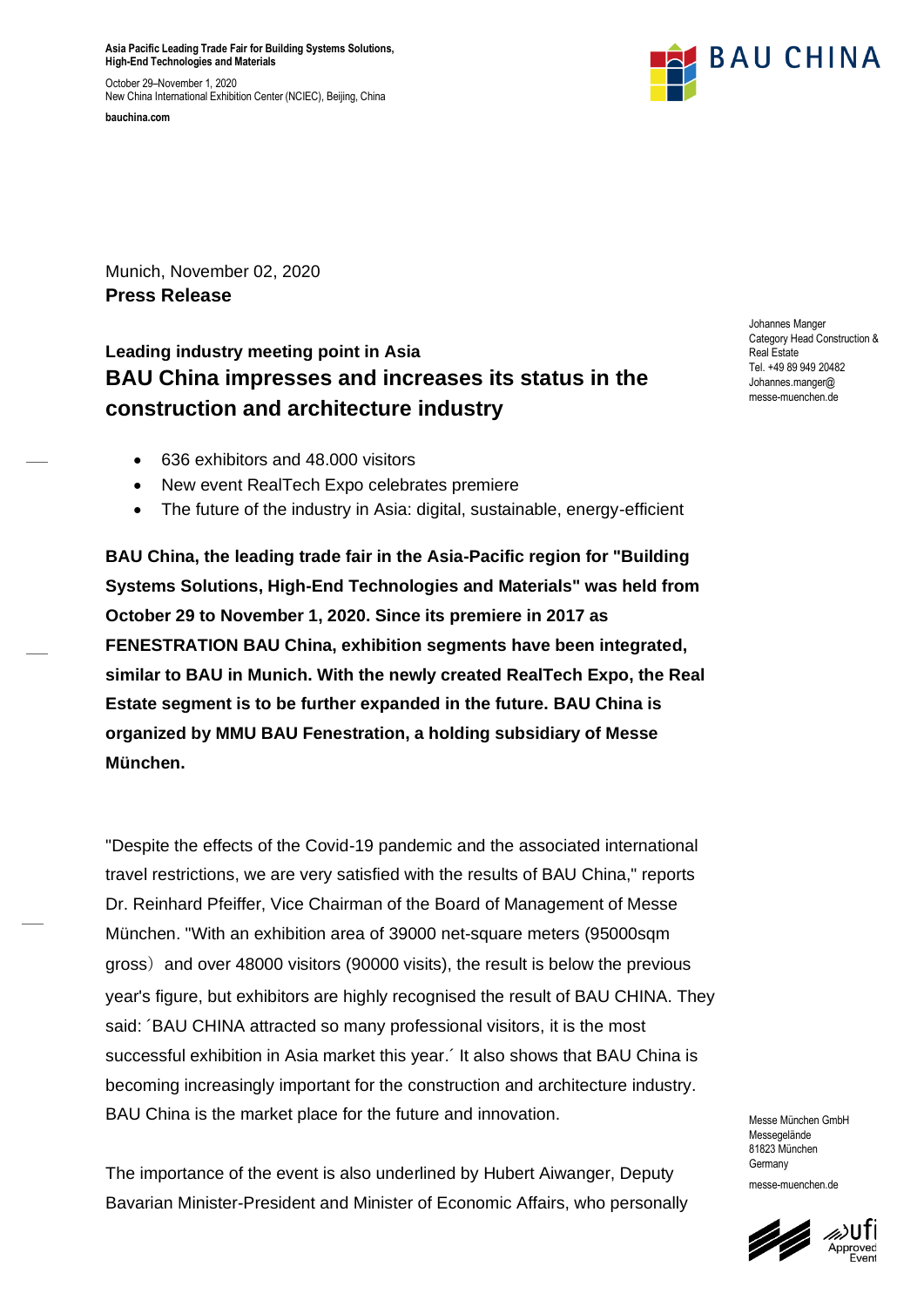### **Press Release** | November 02, 2020 | 2/2

opened the fair a year ago and who this year sent his greetings by video message: "Especially in Corona times, we see how important it is that construction improves, that we have the best properties and that we increase energy efficiency. People are once again concentrating more on their individual living environment, and this trade fair fits in perfectly here".

#### **Impulses for the building of tomorrow**

Once again, the China Architecture Design Expo (CADE) was very well attended. The visitors of CADE break the record. Architects are playing a more and more important role in architecture industry in China. As a show which is focusing on the communication between architects and solution providers, CADE is significantly unique platform in this industry. CADE is a segment of BAU China, which was organized for the third time in cooperation with the Architectural Society of China. The central theme of the exhibition this year was "People, Architecture and Technology". CADE provided insights into approaches to solutions, how new technologies and modern architecture interact. The trend topics in the industry continue to be sustainability, energy efficiency and the implementation of digital solutions in construction. With the central theme "The Future of Building in China", the BAU Congress China, an integral part of the trade fair, picked up on the trend themes of the industry. With its nationally and internationally renowned speakers, the BCC was a magnet for visitors. The International Urban Project Award (IUPA), which was awarded for the second time at the BCC, also dealt with the future of building. 5 projects were awarded this year.

Although international enterprises adjusted their marketing strategy because of the Covid-19, Some high quality international brands like Hoermann, CMECH, Nabco still were present at FBC2020 "International Selected Area" because of the increasing importance of China market. Meanwhile, in the Window Demonstration Area, as in 2019, window manufacturers were also able to have the installation of their innovative windows on various surfaces presented live and certified.